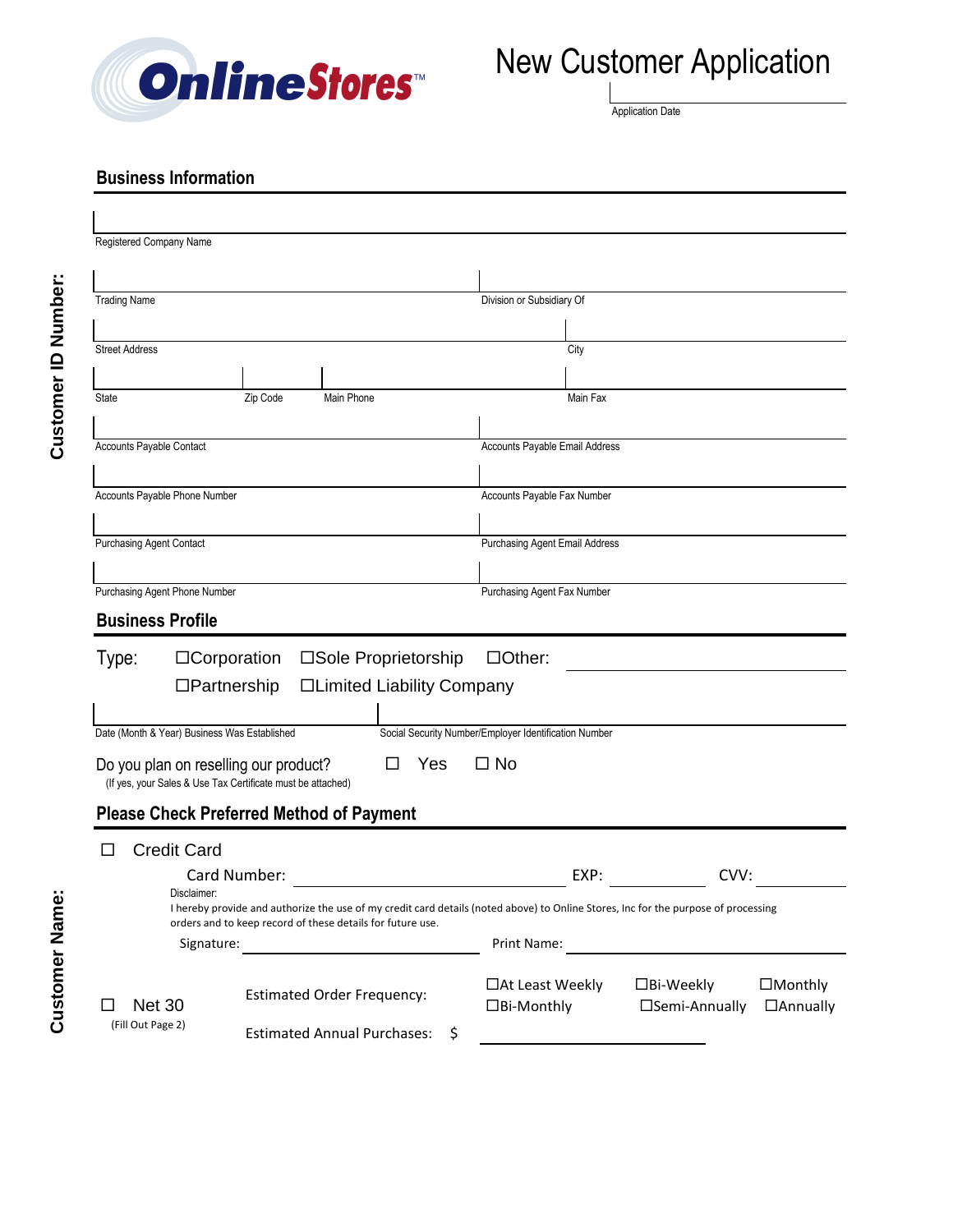|                     |   |                                                                                                              |            |      |                       | <b>New Customer Application</b> |  |  |
|---------------------|---|--------------------------------------------------------------------------------------------------------------|------------|------|-----------------------|---------------------------------|--|--|
|                     |   | To be considered for an account on Terms:                                                                    |            |      |                       |                                 |  |  |
|                     |   | (Allow 4-6 weeks for processing)                                                                             |            |      |                       |                                 |  |  |
|                     |   | 1 All requested information must be filled out. Forms need correct FAX and EMAILS or will be rejected.       |            |      |                       |                                 |  |  |
|                     |   | 2 Your company must have been in business for a minimum of 2 years (24 months).                              |            |      |                       |                                 |  |  |
|                     |   | 3 The Bank History Request Form must be completed and returned.                                              |            |      |                       |                                 |  |  |
|                     |   | 4 Your Credit References and Bank Reference must provide satisfactory replies to our inquiries.              |            |      |                       |                                 |  |  |
|                     |   | 5 Your initial Purchase Order must be attached with your credit application                                  |            |      |                       |                                 |  |  |
|                     |   | 6 A Dun & Bradstreet ID Number<br><b>DUNS#:</b><br>MUST be provided here >>>>>>.                             |            |      |                       |                                 |  |  |
|                     |   | 7 Your requested credit limit is: \$                                                                         |            |      |                       |                                 |  |  |
|                     |   | Trade References (At Least 3 Required. Excluding Utility Companies and Personal References)                  |            |      |                       |                                 |  |  |
|                     |   | Complete Address (including Zip/Postal Codes) along with Account Numbers, Telephone/Fax Number are Required. |            |      |                       |                                 |  |  |
|                     | 1 |                                                                                                              |            |      |                       |                                 |  |  |
|                     |   | Company Name                                                                                                 |            |      | <b>Account Number</b> |                                 |  |  |
|                     |   |                                                                                                              |            |      |                       |                                 |  |  |
|                     |   | <b>Street Address</b>                                                                                        |            | City |                       | <b>State</b>                    |  |  |
|                     |   |                                                                                                              |            |      |                       |                                 |  |  |
|                     |   | Contact Name / email address                                                                                 | Main Phone |      | Main Fax              |                                 |  |  |
|                     | 2 |                                                                                                              |            |      |                       |                                 |  |  |
| Customer ID Number: |   | Company Name                                                                                                 |            |      | <b>Account Number</b> |                                 |  |  |
|                     |   |                                                                                                              |            |      |                       |                                 |  |  |
|                     |   | <b>Street Address</b>                                                                                        |            | City |                       | <b>State</b>                    |  |  |
|                     |   | Contact Name /email address                                                                                  | Main Phone |      | Main Fax              |                                 |  |  |
|                     |   |                                                                                                              |            |      |                       |                                 |  |  |
|                     | 3 |                                                                                                              |            |      |                       |                                 |  |  |
|                     |   | Company Name                                                                                                 |            |      | <b>Account Number</b> |                                 |  |  |
|                     |   | <b>Street Address</b>                                                                                        |            | City |                       | State                           |  |  |
|                     |   |                                                                                                              |            |      |                       |                                 |  |  |
|                     |   | Contact Name / email address                                                                                 | Main Phone |      | Main Fax              |                                 |  |  |
|                     |   |                                                                                                              |            |      |                       |                                 |  |  |
|                     |   | Company Name                                                                                                 |            |      | <b>Account Number</b> |                                 |  |  |
|                     |   |                                                                                                              |            |      |                       |                                 |  |  |
|                     |   | <b>Street Address</b>                                                                                        |            | City |                       | State                           |  |  |
|                     |   |                                                                                                              |            |      |                       |                                 |  |  |
| Name:               |   | Contact Name / email address                                                                                 | Main Phone |      | Main Fax              |                                 |  |  |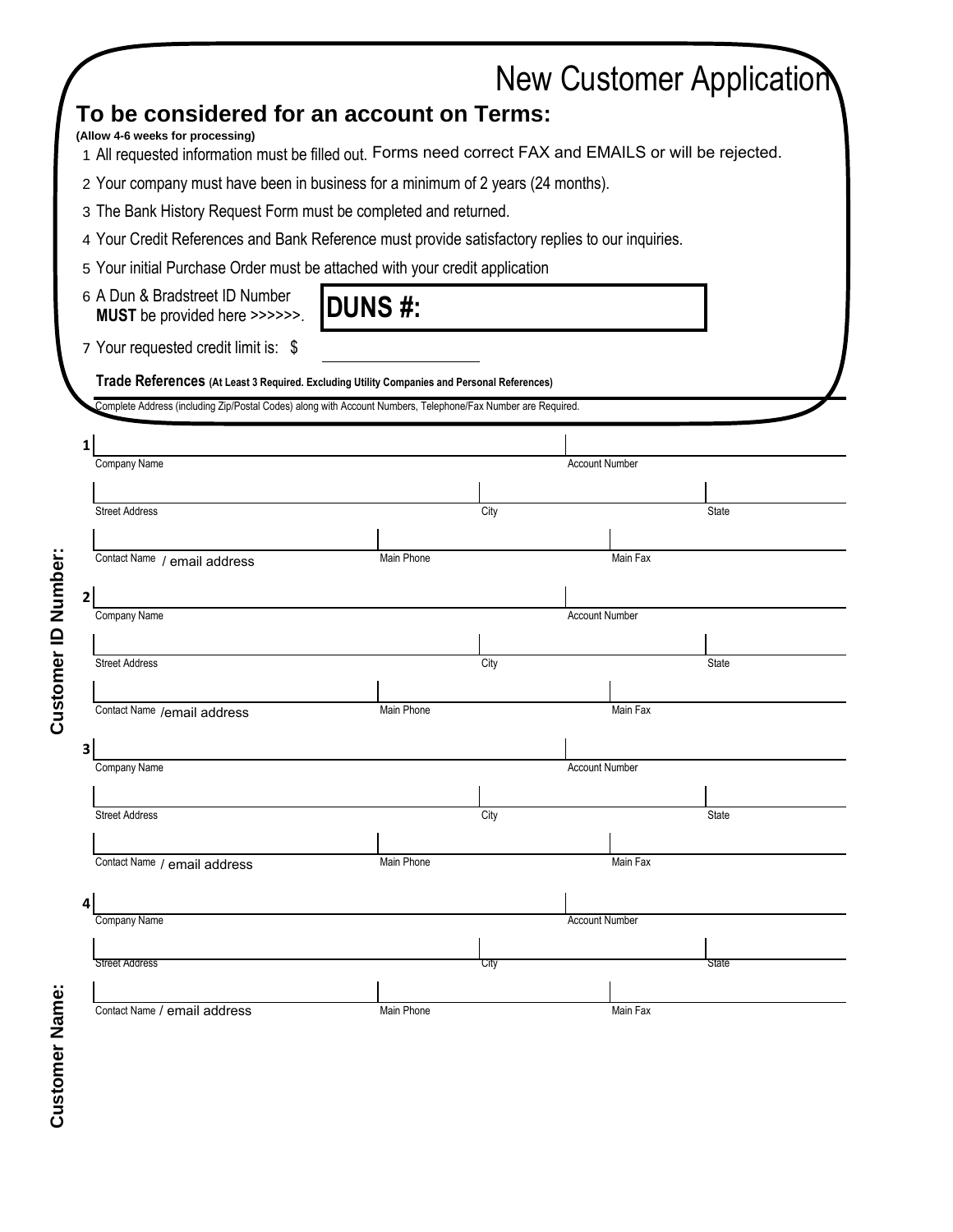#### **Terms and Conditions**

#### 1 **Freight Damage/Shortage:**

Damaged goods and errors in billing must be reported within 10 days from receipt of shipment to secure adjustment. Please make sure that all cartons called for on the freight bill were actually delivered

#### **Shipping Errors:**

Errors occasionally occur in the entering, processing, and filling of orders. Any merchandise shipped in error may be returned freight collect for full credit, providing the following procedures are followed:

> 1. The Sales Department must be notified of the error. A Merchandise Returns Label will be issued via email for the return covering said merchandise.

2. The correct product can be shipped prepaid, providing the merchandise is received by Online Stores, Inc in the same condition as originally shipped.

#### **Defective Goods:**

We strive to furnish quality product on all items we sell. If you ever should receive a defective/expired item, you may contact our Sales Department for authorization to return it for replacement or for a credit.

#### **Other Returns and Claims:**

All other returns and claims must be authorized and will be evaluated on a case by case basis. In the event a return or claim is authorized, credit will be issued according to the following procedures:

- 1. All returns will be subject to a 10% restocking charge.
- 2. No credit will be issued for discontinued items.
- 3. No credit will be issued for merchandise returned in unsellable condition.
- 4. All returns of this nature are returned freight prepaid.
- 5. No return will be authorized on merchandise in the customer's possession longer than 45 days.

6. Online Stores, Inc receiving document will be deemed the correct and final documentation for issuance of credit.

7. Freight charged on invoices where product is returned is still the customer's responsibility to pay.

8. For any exchange, the exchanged item will not ship until the product being returned is received; unless a new order is placed and charged. A credit will be issued once the return is processed.

### **All Applications Must Sign Below**

#### **Guarantee**

**Customer Name:**

ustomer Name:

**The Undersigned, on behalf of the company, represents and warrants that the company has all of the necessary and required consents (including from any individuals for which personal information is set forth herein) and that the information presented in the New Customer Application is true and correct. The Undersigned agrees to pay Online Stores,** Inc **all indebtedness now and hereafter owed by The Undersigned. The Undersigned hereby guarantees to Online Stores,** Inc **or its assigns, the payment of such sums of money that may at any time hereafter become due to Online Stores,** Inc **from the Undersigned or any other purchaser. The Undersigned understands that this account will be charged 1.5% on the unpaid balance after 30 days past due. If it becomes necessary to enforce this guarantee by lawsuit, The Undersigned agrees to pay any and all collection agency fees and attorney fees as allowed by law. By my signature below, the Undersigned on behalf of the company applying for credit, guarantees the full amount of the account.**

| <b>Print Name</b>                      | Sign Name           | Date |  |  |  |
|----------------------------------------|---------------------|------|--|--|--|
| FOR ONLINE STORES, INC OFFICE USE ONLY |                     |      |  |  |  |
| <b>Approval Date:</b>                  | <b>Letter Sent:</b> |      |  |  |  |
| <b>Approved By:</b>                    | <b>Approved By:</b> |      |  |  |  |